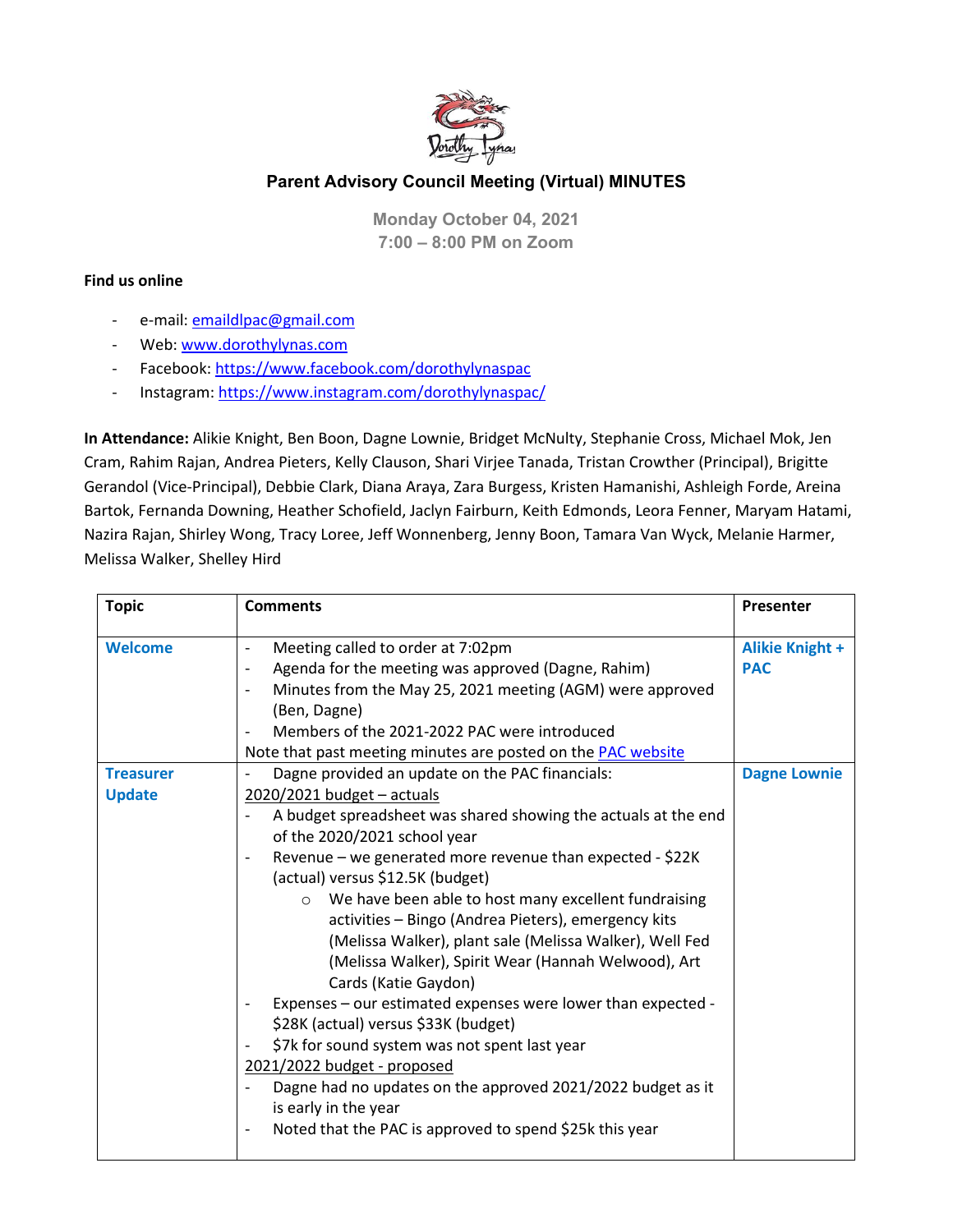| <b>Topic</b>                        | <b>Comments</b>                                                                                                                                                                                                                                                                                                                                                                                                                                                                                                                                                                                                                                                                                                                                                                                                                                                                                                                                                                                                                                                                                                                                                                                                                                                                                                                                                                                                                                                                                                                                                                                       | Presenter                                                     |
|-------------------------------------|-------------------------------------------------------------------------------------------------------------------------------------------------------------------------------------------------------------------------------------------------------------------------------------------------------------------------------------------------------------------------------------------------------------------------------------------------------------------------------------------------------------------------------------------------------------------------------------------------------------------------------------------------------------------------------------------------------------------------------------------------------------------------------------------------------------------------------------------------------------------------------------------------------------------------------------------------------------------------------------------------------------------------------------------------------------------------------------------------------------------------------------------------------------------------------------------------------------------------------------------------------------------------------------------------------------------------------------------------------------------------------------------------------------------------------------------------------------------------------------------------------------------------------------------------------------------------------------------------------|---------------------------------------------------------------|
| <b>Principal's</b><br><b>Update</b> | Tristan introduced the Vice-Principal, Brigitte Gerandol<br>$\overline{\phantom{a}}$<br>The Card Project is coming up this Fall<br>$\overline{\phantom{a}}$<br>An Emergency Release will be held on May 25, 2022. Every<br>student will be released individually to a parent or alternate<br>guardian. Further information to be provided to parents on Oct<br>15, 2021.<br>With regards to Emergent Pickups, each student should have a<br>"25-minute person" that can pick up within 25 minutes. It is<br>important that this person does not work across the bridge,<br>which may not be in use during an emergency.<br>Dorothy Lynas is slowly opening its doors again to volunteers,<br>specifically those that are pursuing educational endeavors.<br>Sports volunteers are not moving ahead this Fall. All volunteers<br>that are working at the school (especially if they are not under<br>the supervision of a teacher) will require a Criminal Record<br>Check. PAC members should review the School District's Policy<br>404.<br>All parents are reminded to use social media responsibly and to<br>approach all school staff with kindness, empathy and curiosity.<br>The admin team receives many emails. The general email inbox<br>can be used for the majority of communication. Confidential<br>emails can be sent directly to Tristan and Brigitte. PAC members<br>should review the School District's Policy 406.<br>Parent teacher interviews will be held November 8, 9 and 10.<br>$\qquad \qquad \blacksquare$<br>Still to be determined if they will be in-person or virtual. | <b>Tristan</b><br><b>Crowther</b>                             |
| <b>Hot Lunch</b><br><b>Update</b>   | Enough volunteers have been identified for Hot Lunch to<br>$\overline{\phantom{a}}$<br>proceed in January 2022. Volunteers still need to complete<br>paperwork, including a criminal record check, so there may be<br>some attrition. There is an online option to complete the<br>criminal record check, so an in-person visit to the police station<br>is not required. Volunteer paperwork is due December 10 <sup>th</sup> .<br>PAC to decide if Hot Lunch is proceeding by October 15th.<br>Vendors are currently being secured. Some are returning<br>vendors and others may be new.<br>Tristan will determine whether allergens will need to be avoided<br>by all vendors. This could prove to be too restrictive and may<br>result in the Hot Lunch program not proceeding.<br>Pricing has increased slightly this year.<br>$\overline{\phantom{a}}$<br>If the program proceeds, parents will be able to start ordering in<br>early December.                                                                                                                                                                                                                                                                                                                                                                                                                                                                                                                                                                                                                                                 | Jen<br><b>Cram</b>                                            |
| <b>Fundraising</b><br><b>Update</b> | Max Frut Popsicles has generated a revenue of \$331.25 this<br>$\qquad \qquad \blacksquare$<br>year. An October fundraiser is underway.<br>The Music Bingo event last April generated a revenue of over<br>\$3,100. The next event is on October 15 <sup>th</sup> . Andrea and Kelly are<br>sourcing prizes and encouraging people to buy bingo cards.<br>The Card Project (Katie Gaydon) will have cards ready to order<br>on October 22 <sup>nd</sup> .<br>Spirit Wear (Hannah Welwood) is on sale until October 11 <sup>th</sup> .<br>Purdy's fundraiser will be coming soon.                                                                                                                                                                                                                                                                                                                                                                                                                                                                                                                                                                                                                                                                                                                                                                                                                                                                                                                                                                                                                      | <b>Andrea</b><br><b>Pieters &amp; Kelly</b><br><b>Clauson</b> |